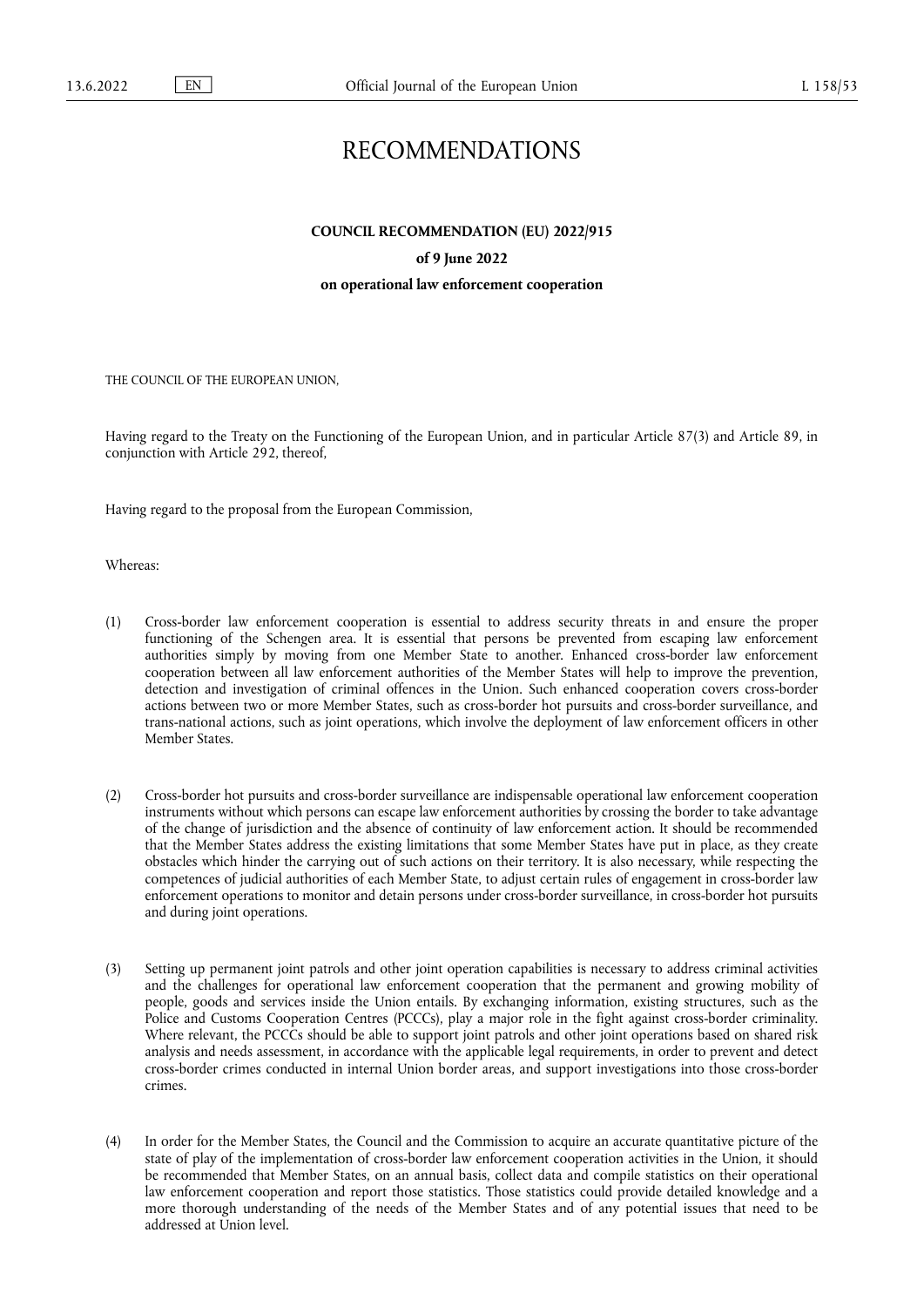- (5) Criminal networks take advantage of the absence of controls at internal borders of the Union to pursue their criminal activities. Joint patrols and other joint operations are valuable tools to counter all types of cross-border crime.
- (6) Where relevant and appropriate, it should be possible for Member States to implement the recommendations on cross-border operational law enforcement cooperation in the context of the European Multidisciplinary Platform Against Criminal Threats (EMPACT) to tackle identified and prioritised threats posed by serious and organised international crime. For instance, targeted joint patrols are a flexible instrument based on intelligence-led policing that can be initiated by the relevant law enforcement authorities. Targeted joint patrols could also be used by Member States alongside other operational actions in the operational action plans (OAPs) of EMPACT to tackle specific priority crime areas.
- (7) The limited availability of law enforcement officers that Member States can deploy abroad and the lack of coordinated deployment based on prior joint analysis can render law enforcement deployment in other Member States ineffective. To simplify the administrative and logistical management of joint patrols and other joint operations, it should be recommended that a support platform with pan-European dimension be set up. Through such a support platform, Member States could exchange information regarding their needs and facilitate the efficient and effective deployment of joint patrols and other joint operations, in order to maintain and enhance public order and safety, to prevent criminal offences and to help address specific crime waves in key locations, at specific times and in specific situations. Where appropriate, the support platform could benefit from Union funding, and administrative and logistical support from the European Union Agency for Law Enforcement Cooperation (Europol) established by Regulation (EU) 2016/794 of the European Parliament and of the Council [\(](#page-1-0) 1 ).
- <span id="page-1-1"></span>(8) Communication and access to available information are critical for successful cross-border operational law enforcement cooperation. It should be recommended that Member States allow law enforcement officers acting in another Member State to have real-time access to information held in Union information systems by means of the European Search Portal (ESP) and to their relevant national databases through mobile solutions, such as portable devices or in-car mounted law enforcement computers, in accordance with applicable access rights and applicable Union and national law. It should be recommended that the information provided to the law enforcement authorities of another Member State be limited to that required by the law enforcement officers for the performance of their duties during cross-border law enforcement cooperation. It should also be recommended that law enforcement officers acting in another Member State be equipped with reliable and secure, real-time interconnectable mobile means of communication, such as instant messaging tools, that function across borders in order to communicate directly with their authorities and the authorities of the host Member State. It is necessary to ensure the interconnectivity of secure means of communication across borders that, as a minimum, enable the secure use of real-time mobile means of communication, as well as the geolocation of law enforcement vehicles used by the law enforcement officers, for example through GPS tracking or drones, during a cross-border law enforcement operation.

Therefore, it should be recommended that the Member States, according to their specific needs, make use of the technical solutions to be provided, for instance, by Europol on the advice in particular of its innovation lab as well as drawing from the relevant work and projects of the European Innovation hub for internal security, by dedicated expert groups such as the Core Group on Secure Communications and European Network of Law Enforcement Technology Services (ENLETS), as well as by projects such as the BroadWay project. Member States can also ensure such interconnectivity by interlinking legacy systems with neighbouring Member States.

(9) Effective cross-border operational law enforcement cooperation necessitates moving towards a common Union law enforcement culture. Setting up of joint initial training courses, such as those set up by Spain and France in Valdemoro, exchange programmes between law enforcement cadets on matters relating to that cooperation and continuous development courses on those matters for law enforcement officers and crime investigators is

<span id="page-1-0"></span>[<sup>\(</sup>](#page-1-1) 1 ) Regulation (EU) 2016/794 of the European Parliament and of the Council of 11 May 2016 on the European Union Agency for Law Enforcement Cooperation (Europol) and replacing and repealing Council Decisions 2009/371/JHA, 2009/934/JHA, 2009/935/JHA, 2009/936/JHA and 2009/968/JHA (OJ L 135, 24.5.2016, p. 53).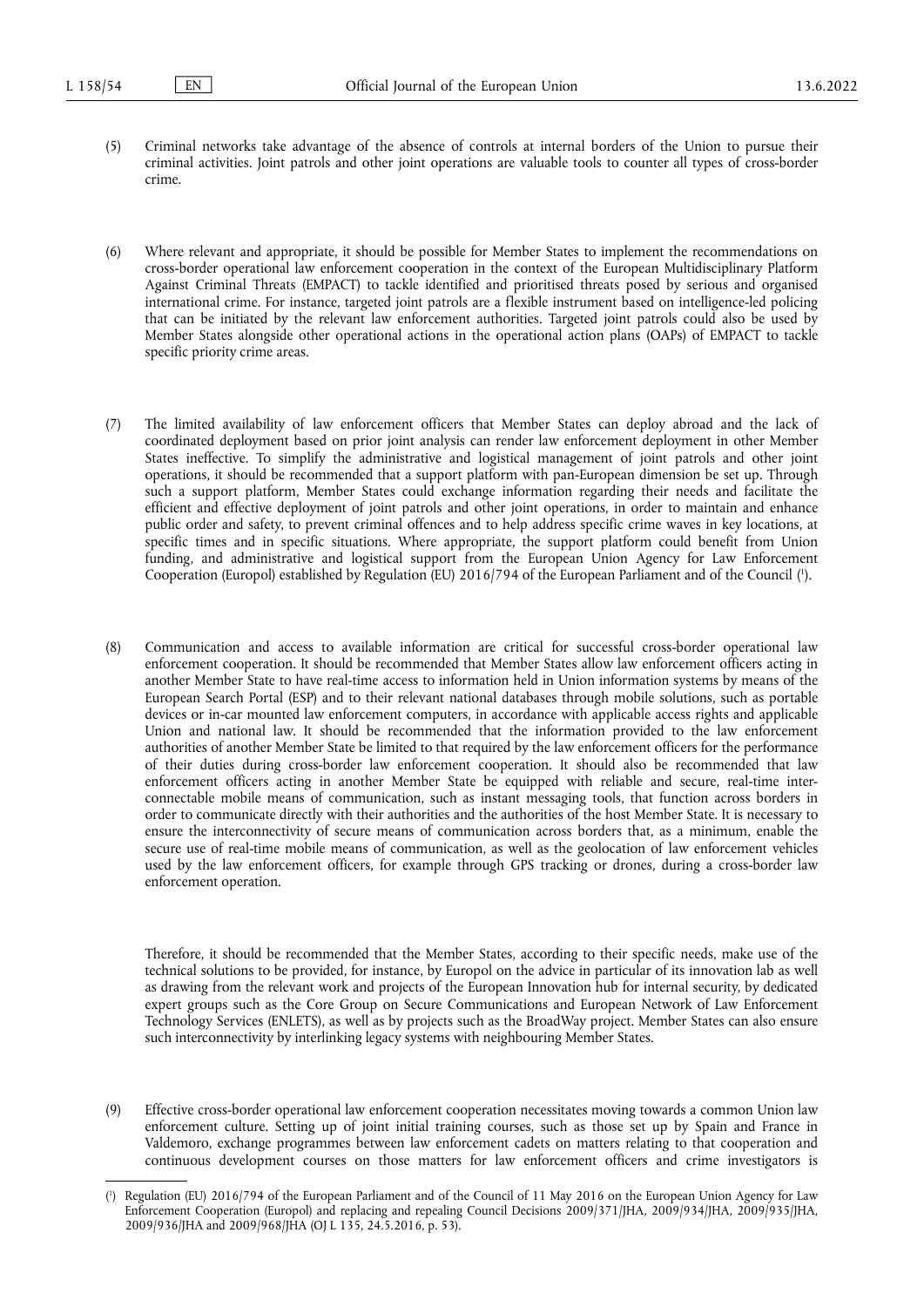<span id="page-2-4"></span>instrumental in building skills, knowledge and confidence. It is important that Member States include, within their national initial training courses for law enforcement cadets, the possibility of a course on cross-border operational law enforcement cooperation. It is also important that Member States seek to design or adjust, in cooperation with the European Union Agency for Law Enforcement Training (CEPOL) established by Regulation (EU) 2015/2219 of the European Parliament and of the Council ( 2 [\),](#page-2-0) courses on cross-border operational law enforcement cooperation, and that Member States provide language training to be used for national continuous training of officers.

Career paths could be envisaged for law enforcement cadets and officers who complete such training courses. It should be recommended that Member States continue to make best use of CEPOL by informing CEPOL of their training needs, supporting CEPOL's activities and contributing to the alignment of their training portfolio to the priorities related to cross-border law enforcement cooperation set in the EU Strategic Training Needs Assessments (EU-STNAs). It should be recommended that Member States reflect on the possibility of creating large-scale and long-term pan-European joint training and exchange programmes for law enforcement cadets and officers in the field of cross-border operational law enforcement cooperation.

- (10) Given the importance of coordination and cooperation in relation to the issues addressed in this Recommendation, and in particular its implementation, there should be a standing discussion point on cross-border operational law enforcement cooperation in the relevant working party of the Council. That working party could serve as a permanent forum for Member States to discuss those issues, including the convergence of their rules and agreements, other measures to address obstacles to the effectiveness and efficiency of cross-border law enforcement cooperation operations, reporting on the progress made, as well as issues relating to necessary guidance and good practices.
- (11) It should be recommended that effect is given to this Recommendation within a reasonable timeframe. It should also be recommended that Member States, as soon as reasonably possible, initiate a process to review, where relevant and appropriate, the national rules and bilateral and multilateral agreements with other Member States in order to give effect to this Recommendation.
- (12) This Recommendation does not affect rules on the carrying and use of service weapons, including in situations of defence of others, the use of road traffic privileges, the use of technical means for conducting cross-border surveillance or the performance of identity checks and detention of persons trying to avoid such checks. Similarly, rules on the determination of what falls within the scope of judicial cooperation or what requires authorisation by a judicial authority should also remain unaffected.
- <span id="page-2-5"></span>(13) In order to ensure consistency, the definitions and the guarantees contained in this Recommendation should, where relevant, be based on and be interpreted in line with applicable Union law, in particular the Convention implementing the Schengen Agreement of 14 June 1985 between the Governments of the States of the Benelux Economic Union, the Federal Republic of Germany and the French Republic on the gradual abolition of checks at their common borders [\(](#page-2-2)?) (CISA), in particular Articles 39 to 46 thereof, and Council Decisions 2008/615/JHA (\*) and 2008/616/JHA [\(](#page-2-3)<sup>s</sup>) (the 'Prüm Decisions'), in particular Articles 17 to 19 of Decision 2008/615/JHA. The same applies for references to the need to respect national law where Union law already refers to national standards.

<span id="page-2-6"></span><span id="page-2-0"></span>[<sup>\(</sup>](#page-2-4) 2 ) Regulation (EU) 2015/2219 of the European Parliament and of the Council of 25 November 2015 on the European Union Agency for Law Enforcement Training (CEPOL) and replacing and repealing Council Decision 2005/681/JHA (OJ L 319, 4.12.2015, p. 1).

<span id="page-2-1"></span>[<sup>\(</sup>](#page-2-5) 3 ) OJ L 239, 22.9.2000, p. 19.

<span id="page-2-2"></span>[<sup>\(</sup>](#page-2-5) 4 ) Council Decision 2008/615/JHA of 23 June 2008 on the stepping up of cross-border cooperation, particularly in combatting terrorism and cross-border crime (OJ L 210, 6.8.2008, p. 1).

<span id="page-2-3"></span>[<sup>\(</sup>](#page-2-6) 5 ) Council Decision 2008/616/JHA of 23 June 2008 on the implementation of Council Decision 2008/615/JHA on the stepping up of cross-border cooperation, particularly in combatting terrorism and cross-border crime (OJ L 210, 6.8.2008, p. 12).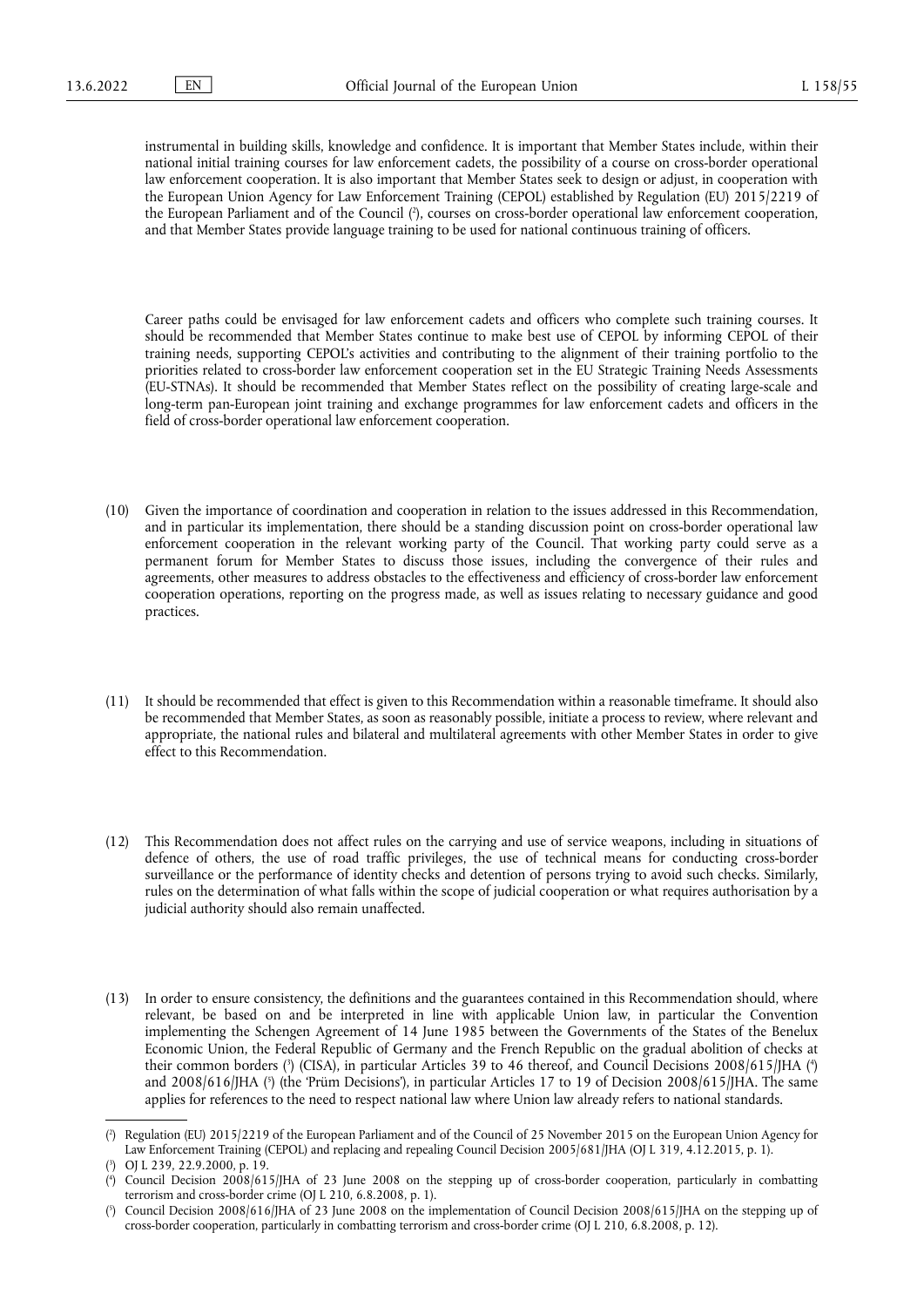- (14) The progress made in giving effect to this Recommendation should be reviewed after a certain time period. Therefore, at the latest two years after the adoption of this Recommendation, the Commission should assess the progress made and present a report after having consulted the Member States. That report should be discussed within the Council with a view *inter alia* to the Commission proposing legally binding acts of Union law if such acts are needed in the area of operational law enforcement cooperation.
- (15) In accordance with Articles 1 and 2 of Protocol No 22 on the position of Denmark, annexed to the Treaty on European Union (TEU) and to the Treaty on the Functioning of the European Union (TFEU), Denmark is not taking part in the adoption of this Recommendation and is not bound by it or subject to its application. Given that this Recommendation builds upon the Schengen *acquis*, Denmark should, in accordance with Article 4 of that Protocol, decide within a period of six months after the Council has decided on this Recommendation whether it will implement it in its national law.
- <span id="page-3-6"></span>(16) This Recommendation, with the exception of sections 2.1, 2.2 and 2.3, constitutes a development of the provisions of the Schengen *acquis* in which Ireland takes part, in accordance with Article 5(1) of Protocol No 19 on the Schengen *acquis* integrated into the framework of the European Union, annexed to the TEU and to the TFEU, and Article 6(2) of Council Decision 2002/192/EC (6[\);](#page-3-0) Ireland is therefore taking part in the adoption of this Recommendation.
- <span id="page-3-8"></span><span id="page-3-7"></span>(17) As regards Iceland and Norway, this Recommendation constitutes a development of the provisions of the Schengen *acquis* within the meaning of the Agreement concluded by the Council of the European Union and the Republic of Iceland and the Kingdom of Norway concerning the latters' association with the implementation, application and development of the Schengen *acquis [\(](#page-3-1)*') which fall within the area referred to in Article 1, point H of Council Decision 1999/437/EC (8[\).](#page-3-2)
- <span id="page-3-11"></span><span id="page-3-10"></span><span id="page-3-9"></span>(18) As regards Switzerland, this Recommendation constitutes a development of the provisions of the Schengen *acquis* within the meaning of the Agreement between the European Union, the European Community and the Swiss Confederation on the Swiss Confederation's association with the implementation, application and development of the Schengen *acquis* [\(](#page-3-3)°) which fall within the area referred to in Article 1, point H of Decision 1999/ 437/EC read in conjunction with Article 3 of Council Decision 2008/146/EC ( [10\)](#page-3-4) and with Article 3 of Council Decision 2008/149/JHA ([11\)](#page-3-5).
- (19) As regards Liechtenstein, this Recommendation constitutes a development of the provisions of the Schengen *acquis* within the meaning of the Protocol between the European Union, the European Community, the Swiss Confederation and the Principality of Liechtenstein on the accession of the Principality of Liechtenstein to the Agreement between the European Union, the European Community and the Swiss Confederation on the Swiss

<span id="page-3-0"></span>[<sup>\(</sup>](#page-3-6) 6 ) Council Decision 2002/192/EC of 28 February 2002 concerning Ireland's request to take part in some of the provisions of the Schengen *acquis* (OJ L 64, 7.3.2002, p. 20).

<span id="page-3-1"></span>[<sup>\(</sup>](#page-3-7) 7 ) OJ L 176, 10.7.1999, p. 36.

<span id="page-3-2"></span>[<sup>\(</sup>](#page-3-8) 8 ) Council Decision 1999/437/EC of 17 May 1999 on certain arrangements for the application of the Agreement concluded by the Council of the European Union and the Republic of Iceland and the Kingdom of Norway concerning the association of those two States with the implementation, application and development of the Schengen *acquis* (OJ L 176, 10.7.1999, p. 31).

<span id="page-3-3"></span>[<sup>\(</sup>](#page-3-9) 9 ) OJ L 53, 27.2.2008, p. 52.

<span id="page-3-4"></span><sup>(</sup> [10\)](#page-3-10) Council Decision 2008/146/EC of 28 January 2008 on the conclusion, on behalf of the European Community, of the Agreement between the European Union, the European Community and the Swiss Confederation on the Swiss Confederation's association with the implementation, application and development of the Schengen *acquis* (OJ L 53, 27.2.2008, p. 1).

<span id="page-3-5"></span><sup>(</sup> [11\)](#page-3-11) Council Decision 2008/149/JHA of 28 January 2008 on the conclusion on behalf of the European Union of the Agreement between the European Union, the European Community and the Swiss Confederation on the Swiss Confederation's association with the implementation, application and development of the Schengen *acquis* (OJ L 53, 27.2.2008, p. 50).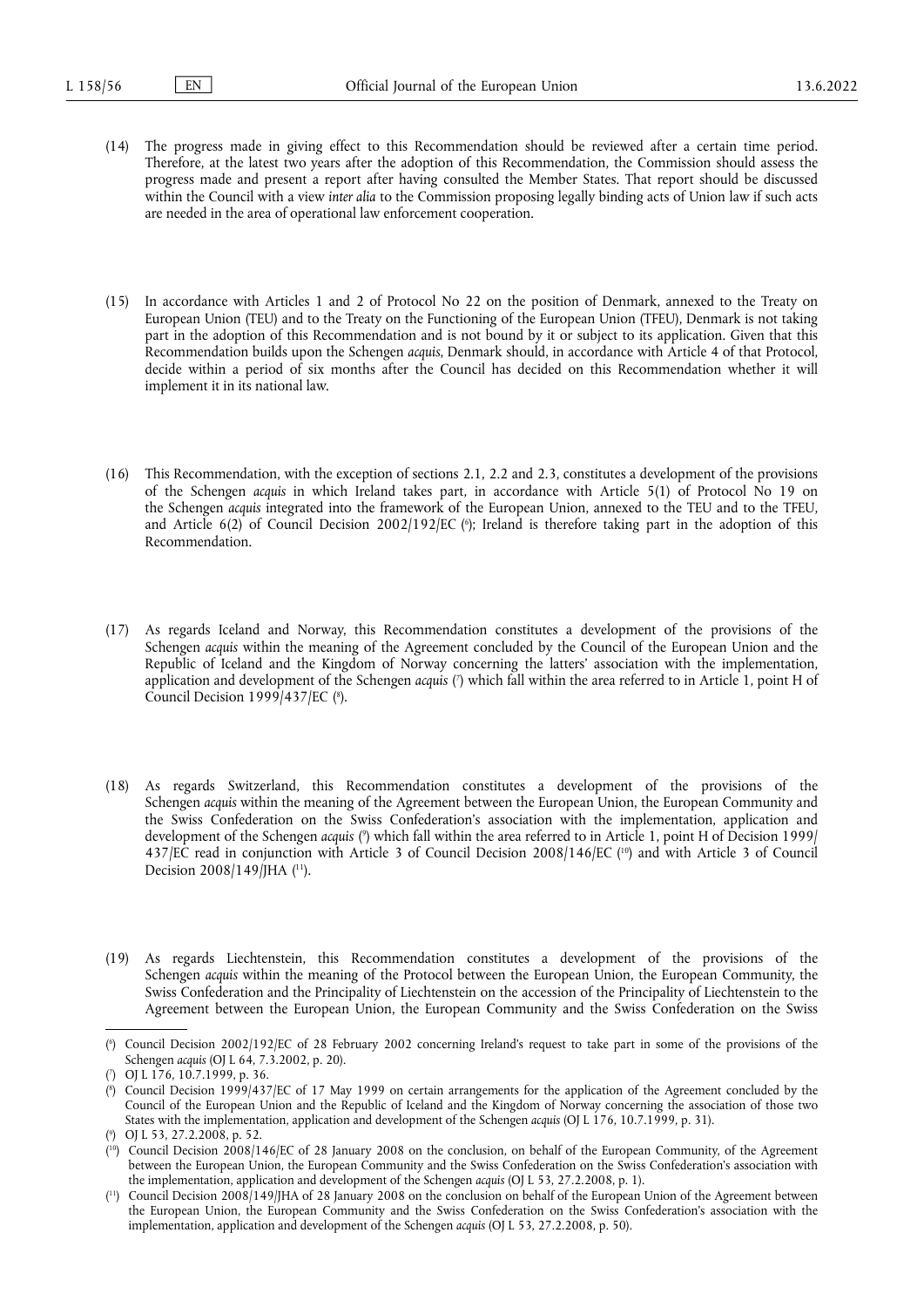<span id="page-4-5"></span><span id="page-4-4"></span>Confederation's association with the implementation, application and development of the Schengen *acquis* ( [12\)](#page-4-0) which fall within the area referred to in Article 1, point H of Decision 1999/437/EC read in conjunction with Article 3 of Council Decision 2011/350/EU ( $\text{ }^{13}$ ) and with Article 3 of Council Decision 2011/349/EU ( $\text{ }^{14}$ ).

- (20) As regards Cyprus, sections 2.1 and 2.2 of this Recommendation, constitute an act building upon, or otherwise relating to, the Schengen *acquis* within the meaning of Article 3(2) of the 2003 Act of Accession.
- (21) As regards Bulgaria and Romania, sections 2.1 and 2.2 of this Recommendation, constitute an act building upon, or otherwise relating to, the Schengen *acquis* within the meaning of Article 4(2) of the 2005 Act of Accession.
- (22) As regards Croatia, sections 2.1 and 2.2 of this Recommendation, constitute an act building upon, or otherwise relating to, the Schengen *acquis* within the meaning of Article 4(2) of the 2011 Act of Accession,

HEREBY RECOMMENDS:

# **GENERAL FRAMEWORK**

- (a) Taking into account that this Recommendation does not have legally binding force, it is recommended that Member States give effect to the measures set out therein in accordance with the applicable Union law, especially that which has legally binding force;
- (b) This Recommendation should not be understood as seeking to affect the national rules providing for powers, roles, competences, limitations, safeguards or conditions that are not specifically addressed in this Recommendation and that apply to the relevant cross-border operational law enforcement cooperation activities pursuant to acts of Union law with legally binding force, including the CISA and the Prüm Decisions, and national law in accordance with Union law;
- <span id="page-4-6"></span>(c) This Recommendation is in line with the obligation to respect the fundamental rights and legal principles as enshrined in Article 6 TEU, including the right to an effective remedy and the right to a fair trial, as well as the high data protection standards laid down in Union law, especially in Directive (EU) 2016/680 of the European Parliament and of the Council ( [15\);](#page-4-3)
- (d) The Member States may maintain in force or adopt rules and conclude agreements providing for closer cooperation than the measures set out in this Recommendation;

<span id="page-4-0"></span><sup>(</sup> [12\)](#page-4-4) OJ L 160, 18.6.2011, p. 21.

<span id="page-4-1"></span><sup>(</sup> [13\)](#page-4-5) Council Decision 2011/350/EU of 7 March 2011 on the conclusion, on behalf of the European Union, of the Protocol between the European Union, the European Community, the Swiss Confederation and the Principality of Liechtenstein on the accession of the Principality of Liechtenstein to the Agreement between the European Union, the European Community and the Swiss Confederation on the Swiss Confederation's association with the implementation, application and development of the Schengen *acquis*, relating to the abolition of checks at internal borders and movement of persons (OJ L 160, 18.6.2011, p. 19).

<span id="page-4-2"></span><sup>(</sup> [14\)](#page-4-5) Council Decision 2011/349/EU of 7 March 2011 on the conclusion on behalf of the European Union of the Protocol between the European Union, the European Community, the Swiss Confederation and the Principality of Liechtenstein on the accession of the Principality of Liechtenstein to the Agreement between the European Union, the European Community and the Swiss Confederation on the Swiss Confederation's association with the implementation, application and development of the Schengen *acquis*, relating in particular to judicial cooperation in criminal matters and police cooperation (OJ L 160, 18.6.2011, p. 1).

<span id="page-4-3"></span><sup>(</sup> [15\)](#page-4-6) Directive (EU) 2016/680 of the European Parliament and of the Council of 27 April 2016 on the protection of natural persons with regard to the processing of personal data by competent authorities for the purposes of the prevention, investigation, detection or prosecution of criminal offences or the execution of criminal penalties, and on the free movement of such data, and repealing Council Framework Decision 2008/977/JHA (OJ L 119, 4.5.2016, p. 89).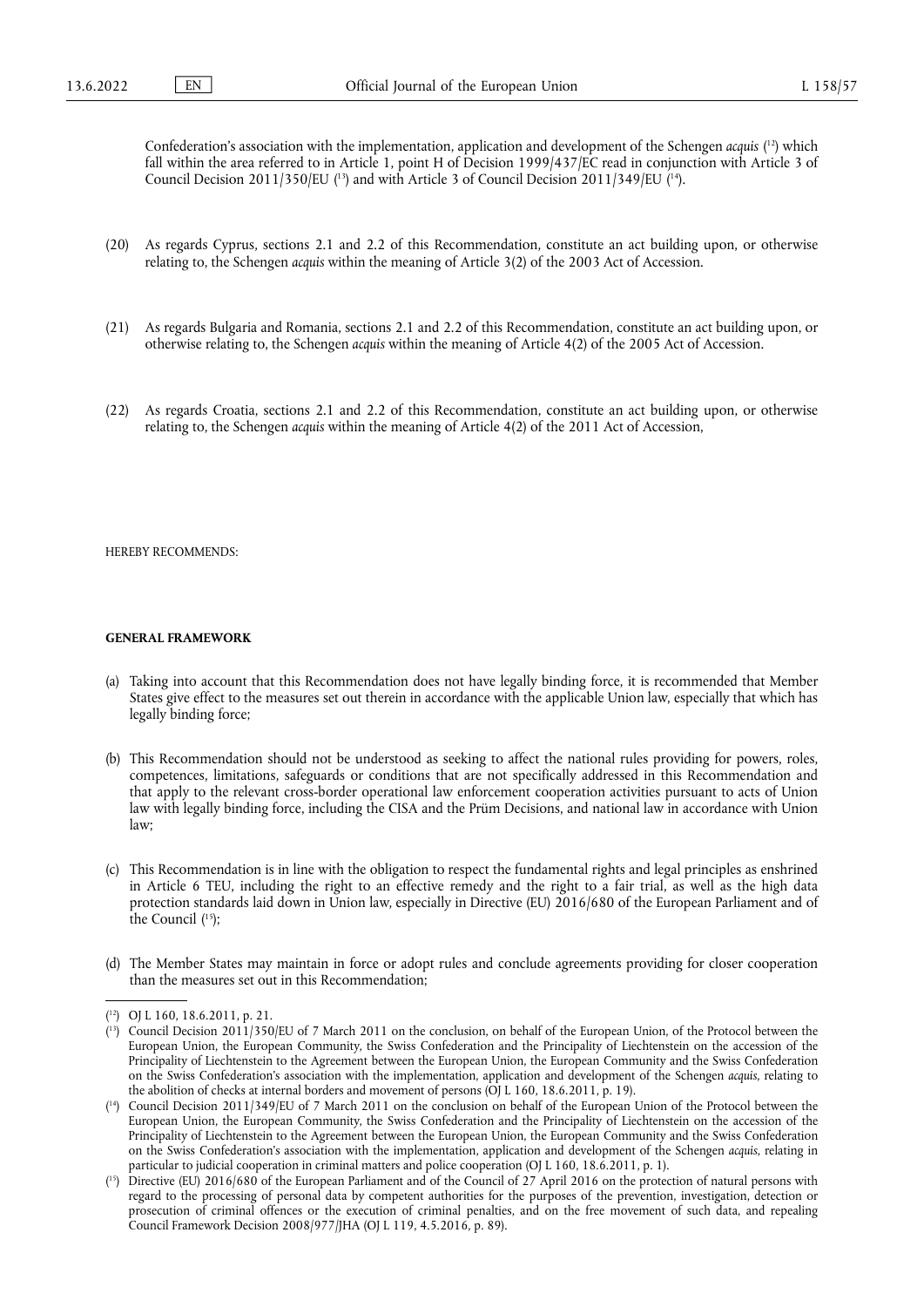<span id="page-5-1"></span>(e) It is recommended that Member States give effect to this Recommendation without prejudice to the Convention drawn up on the basis of Article K.3 of the Treaty on European Union, on mutual assistance and cooperation between customs administrations ( [16\)](#page-5-0) (Naples II).

### **PURPOSE AND SCOPE**

The purpose of this Recommendation is to strengthen operational law enforcement cooperation between law enforcement authorities.

Operational law enforcement cooperation covers situations where law enforcement authorities of a Member State operate in the territory of another Member State in the context of cross-border and other trans-national actions between two or more Member States, for example during a cross-border hot pursuit, cross-border surveillance, joint patrols or other joint operations, or in connection with the touristic season or a mass-event.

# 1. DEFINITIONS

For the purposes of this Recommendation, the following definitions apply:

- (a) 'law enforcement authority' means the competent authority within the meaning of Article 87(1) TFEU;
- (b) 'cross-border hot pursuit' means a law enforcement operation whereby officers of a law enforcement authority of a Member State pursue, in that Member State, one or more persons and, in the course of that pursuit, cross the border to another Member State and continue that pursuit on the territory of one or more other Member States after the person or persons crossed the border;
- (c) 'cross-border surveillance' means a law enforcement operation whereby officers of a law enforcement authority of a Member State keep one or more persons under surveillance, as part of a criminal investigation in that Member State, and continue that surveillance on the territory of one or more other Member States, after the person or persons crossed the border;
- (d) 'joint operations' means law enforcement operations, including joint patrols and other joint operations, in the field of public order, public security and crime prevention, carried out jointly by officers of the law enforcement authorities of two or more Member States, whereby officers from one Member State operate on the territory of another Member State;
- (e) 'single point of contact' means the national central body designated for the international law enforcement cooperation in accordance with the section "General Framework" of this Recommendation;
- (f) 'Police and Customs Cooperation Centre' or 'PCCC' means a joint law enforcement structure aimed at exchanging information and providing support to other law enforcement activities in internal Union border areas, which has been established by a Member State on the basis of a on bilateral or multilateral agreement with one or more neighbouring Member States and which is located in the immediate vicinity of the borders between the Member States concerned;
- (g) 'statistics' refer to the non-personal data collected by Member States and reported to the Council and the Commission in relation to cross-border law enforcement cooperation operations as set out in the section 2.
- 2. ADDRESSING OBSTACLES TO OPERATIONAL LAW ENFORCEMENT COOPERATION WHEN LAW ENFORCEMENT OFFICERS OPERATE IN ANOTHER MEMBER STATE
- 2.1. Cross-border hot pursuit
	- (a) It is recommended that Member States:
		- (i) ensure that the forms of crimes in relation to which a cross-border hot pursuit can be carried out on their territory cover the criminal offences listed in the Annex as well as all other criminal offences which may give rise to extradition or surrender and, where compliant with national law, also evading checks from law enforcement authorities;

<span id="page-5-0"></span><sup>(</sup> [16\)](#page-5-1) OJ C 24, 23.1.1998, p. 2.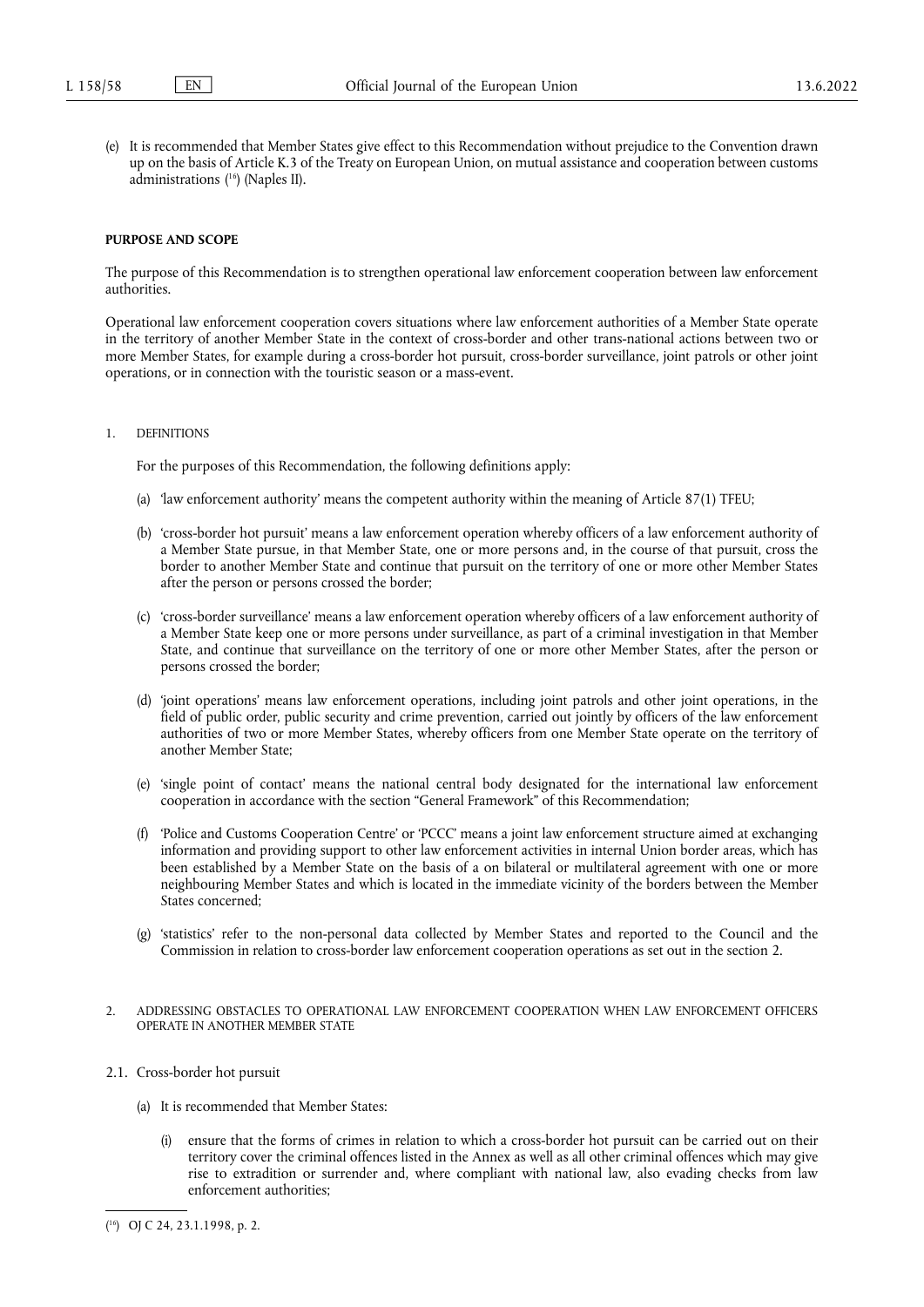- (ii) allow cross-border hot pursuits to be carried out on their territory across land, river, lake and air borders;
- (iii) allow cross-border hot pursuits to continue on their territory without any geographical or temporal limitation, until the arrival of the officers from their law enforcement authority;
- (iv) on an annual basis, collect data and compile statistics on the cross-border hot pursuits carried out by their law enforcement authorities and report those statistics to the Council and the Commission; those annual statistics include:
	- the number of cross-border hot pursuits which were carried out;
	- the Member States on whose territories the cross-border hot pursuits were carried out;
- (b) It is recommended that Member States allow officers from the law enforcement authority of another Member State who conduct a cross-border hot pursuit on their territory to do the following:
	- (i) carry their service weapons and ammunition and other service equipment;
	- (ii) use their service weapons in legitimate self-defence, and in the defence of others in accordance with the national law of the host Member State;
	- (iii) use road traffic privileges applicable in the Member States where the cross-border hot pursuit takes place;
	- (iv) in accordance with the national law of the host Member State, use their GPS systems to have vehicles of officers conducting cross-border hot pursuits tracked by the law enforcement authority of that other Member State;
	- (v) operate secure real-time means of communication across borders;
- (c) It is recommended that Member States consider allowing officers from the law enforcement authority of another Member State, who carry out a cross-border hot pursuit on their territory to stop and provisionally detain a pursued person in accordance with the procedures under the national law of the host Member State, including through means of coercion and physical force, and with the right to conduct a security search, pending the arrival of officers of the law enforcement authority of the host Member State.

## 2.2. Cross-border surveillance

- (a) It is recommended Member States:
	- (i) allow cross-border surveillance to be carried out on their territory in relation to persons suspected of preparing for, or having committed or participated in one or more of the criminal offences listed in the Annex as well as all other criminal offences which may give rise to extradition or surrender, but also in relation to persons that can lead to the identification or the tracing of such suspected persons;
	- (ii) ensure that cross-border surveillance may be carried out for the purpose of establishing whether concrete criminal offences have been committed or are being prepared;
	- (iii) allow the conduct of cross-border surveillance on their territory across land, sea, river, lake and air borders;
	- (iv) based on jointly agreed procedures, allow and facilitate the pooling of material, for the purpose of carrying out cross-border surveillance more efficiently;
	- (v) designate a central authority or authorities to coordinate inbound and outbound cross-border surveillance, to be part of or work in close cooperation with the single point of contact, and to be able to process and provide requests for authorisation 24 hours a day, 7 days a week;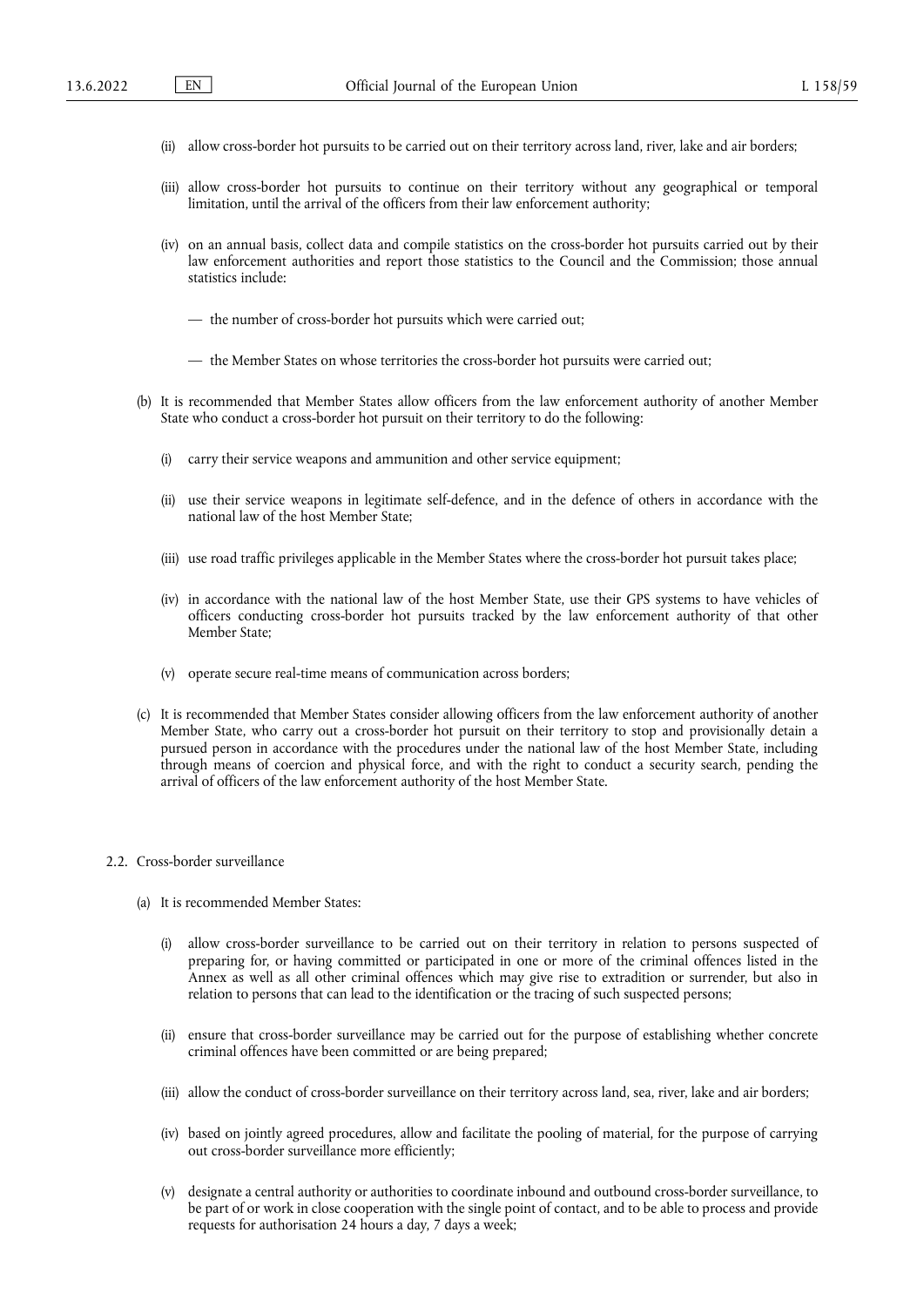- (b) It is recommended that Member States allow officers from the law enforcement authority of another Member State conducting cross-border surveillance on their territory to do the following:
	- (i) carry their service weapons and ammunitions and other service equipment;
	- (ii) use their service weapons in legitimate self-defence, and in the defence of others in accordance with national law of the host Member State;
	- (iii) in accordance with the national law of the host Member State, use any technical means necessary to conduct the cross-border surveillance, including GPS trackers, drones, audio and video equipment;
	- (iv) operate secure real-time means of communication across borders.

#### 2.3. Joint operations

- (a) It is recommended that Member States allow officers from the law enforcement authority of another Member State involved in joint operations conducted on their territory, provided that similar powers are granted and similar equipment, including uniforms, is provided to the officers of their own law enforcement authorities, to do at least the following:
	- (i) perform identity checks and provisionally detain any person who tries to avoid an identity check;
	- (ii) to wear their uniform and carry their service weapons and ammunition and other service equipment;
	- (iii) use their service weapons in legitimate self-defence, and in the defence of others;
	- (iv) operate secure real-time means of communication across borders or provide other possibilities for crossborder communication; for that purpose, the necessary technical preconditions for secure real-time communication should be provided for;
- (b) It is recommended that Member States coordinate joint operations in cases where multiple operations are carried out by their law enforcement authorities;
- (c) It is recommended that Member States, on an annual basis, collect data and compile statistics on joint patrols and other joint operations carried out by their law enforcement authorities on the territory of other Member States and report those statistics to the Council and the Commission; those annual statistics include:
	- (i) the number of joint patrols and other joint operations which were carried out;
	- (ii) the Member States on whose territories the joint patrols or other joint operations were carried out.

# 3. POLICE AND CUSTOMS COOPERATION CENTRES

- (a) It is recommended that Member States, which host or participate in a PCCC, ensure that, in addition to their existing focus on information exchange, PCCCs carry out the following tasks:
	- (i) facilitating, supporting and, where relevant, coordinating joint patrols and other joint operations in internal Union border areas;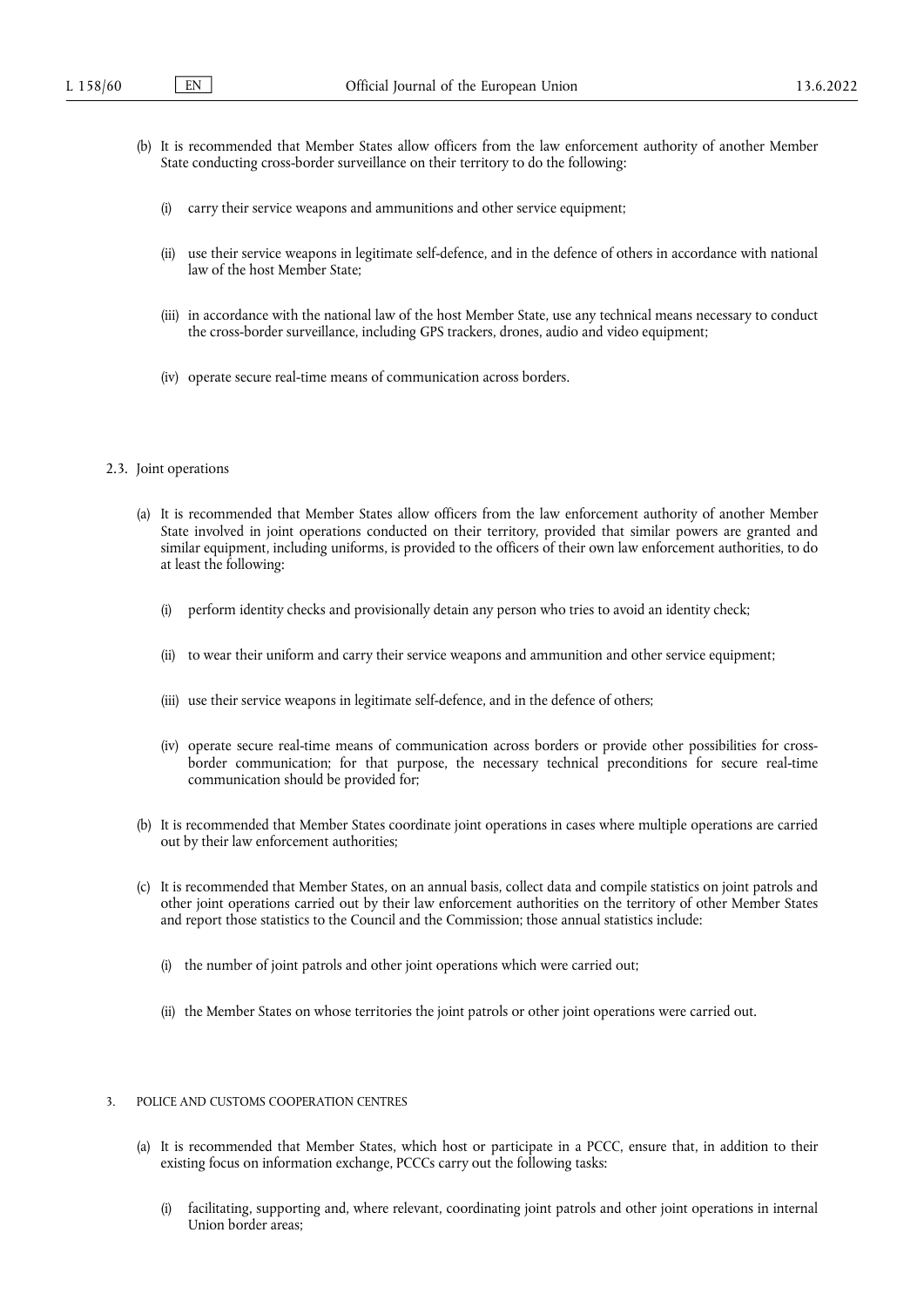- (ii) contributing to or producing joint analysis of cross-border crimes specific to their internal Union border area and, where appropriate, sharing such analysis through the national single point of contact with relevant national authorities, other Member States and competent Union agencies and bodies, such as Europol, the European Border and Coast Guard established by Regulation (EU) 2019/1896 of the European Parliament and of the Council ( [17\)](#page-8-0) and the European Anti-Fraud Office (OLAF) established by Commission Decision 1999/352/EC, ECSC, Euratom ( [18\);](#page-8-1)
- <span id="page-8-4"></span><span id="page-8-3"></span>(iii) supporting investigations into cross-border crimes occurring in the internal Union border areas;
- (b) It is recommended that Member States strengthen cross-border law enforcement cooperation and adopt best practices regarding such cooperation with their neighbouring States, on a bilateral or multilateral basis, including through joint police stations and PCCCs.

### 4. A SUPPORT PLATFORM FOR JOINT PATROLS AND OTHER JOINT OPERATIONS

- (a) It is recommended that Member States set up a support platform which would enable the needs of each Member State to be identified and recorded centrally without any personal data being transmitted as regards the organisation of joint patrols or other joint operations:
	- (i) in locations that are of particular importance to prevent and counter crime, such as key criminal hubs or touristic areas visited by tourists from other Member States;
	- (ii) during mass gatherings and major events likely to attract visitors from other Member States such as large sport events or international summits;
	- (iii) in the case of disaster or serious accident, in coordination with the Union Civil Protection Mechanism (UCPM), and in particular the Emergency Response Coordination Centre (ERCC); ( [19\)](#page-8-2)
- <span id="page-8-5"></span>(b) It is recommended that Member States:
	- (i) provide the support platform with information on their needs and the circumstances of the request to maintain public order and security and prevent criminal offences;
	- (ii) designate, depending on the nature of the joint operations, an appropriate point of contact as a national contact point for such joint patrols and other joint operations and the transmission of relevant information.

## 5. ENSURING EFFECTIVE ACCESS TO INFORMATION AND COMMUNICATION

- (a) It is recommended that Member States ensure that the officers from their law enforcement authorities involved in the cross-border operational law enforcement cooperation covered by this Recommendation and acting in the territory of another Member State:
	- (i) have secure remote access to their own national databases and to Union and international databases through the ESP, as permitted under Union law and their national law, allowing them to carry out their law enforcement functions in the territory of another Member State as part of cross-border operational law enforcement cooperation, such as performing identity checks;
	- (ii) can use secure real-time means of communication that are capable of operating in the territory of another Member State, allowing them to communicate directly with the law enforcement authority of their Member State and with the officers of law enforcement authorities of the other Member State or Member States concerned;

<span id="page-8-0"></span><sup>(</sup> [17\)](#page-8-3) Regulation (EU) 2019/1896 of the European Parliament and of the Council of 13 November 2019 on the European Border and Coast Guard and repealing Regulations (EU) No 1052/2013 and (EU) 2016/1624 (OJ L 295, 14.11.2019, p. 1).

<span id="page-8-1"></span><sup>(</sup> [18\)](#page-8-4) Commission Decision 1999/352/EC, ECSC, Euratom of 28 April 1999 establishing the European Anti-fraud Office (OLAF) (OJ L 136, 31.5.1999, p. 20).

<span id="page-8-2"></span><sup>(</sup> [19\)](#page-8-5) During crises and emergencies (mostly linked to disasters or large accidents), any affected Member State or third country may call for civil protection or humanitarian assistance through the UCPM. ERCC then coordinates, facilitates and co-finances Member States' response to the request for assistance.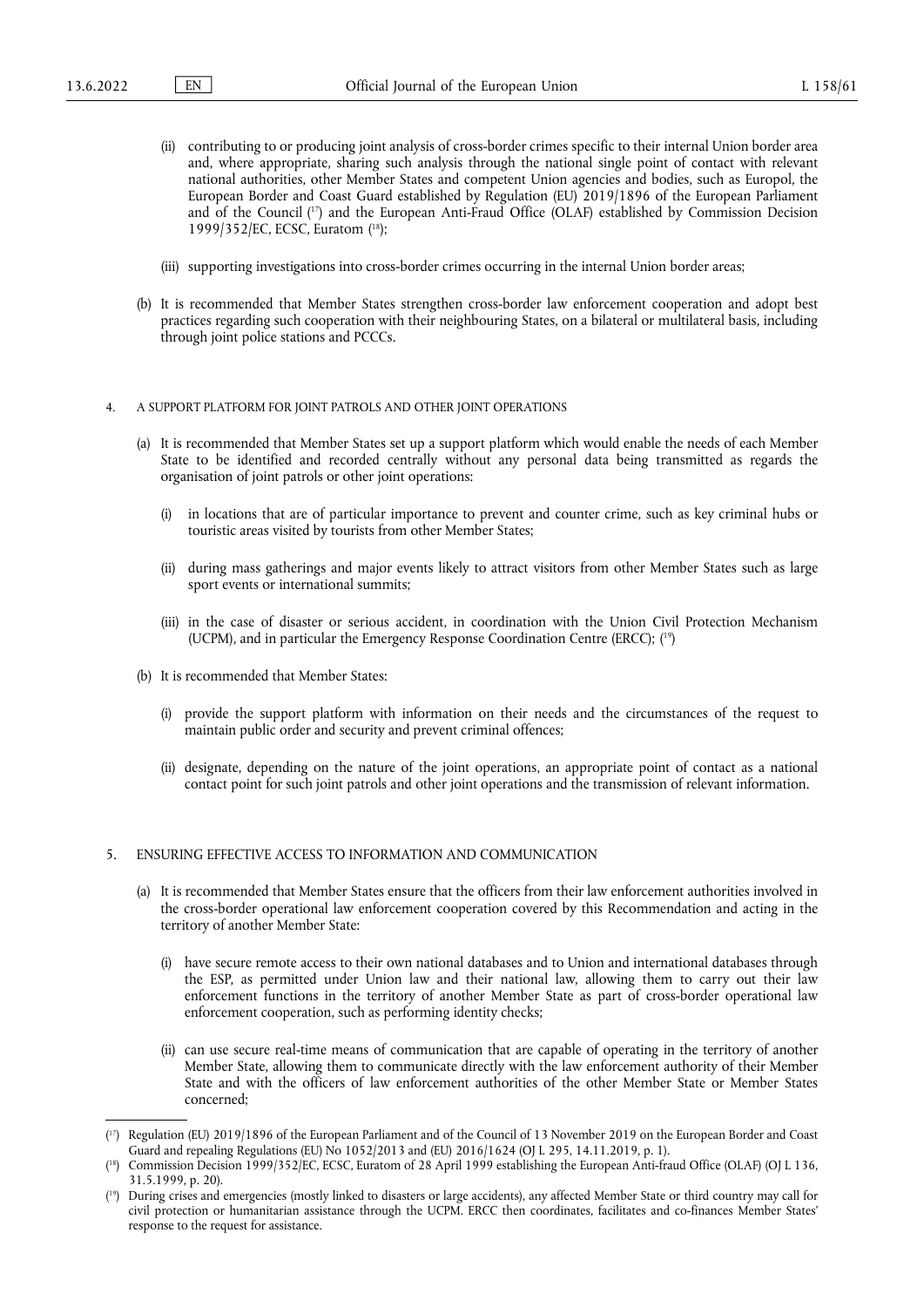- (b) It is recommended that Member States ensure secure real-time direct communication across borders either by making use of the technical solutions to be provided, for instance, by Europol, dedicated expert groups or Union funded projects, or by interlinking legacy systems with neighbouring Member States.
- 6. JOINT TRAINING AND PROFESSIONAL DEVELOPMENT RELATING TO CROSS-BORDER OPERATIONAL LAW ENFORCEMENT **COOPERATION**

It is recommended that Member States:

- (a) include the possibility of a course on cross-border operational law enforcement cooperation in the initial training courses in order to familiarise law enforcement cadets with the European culture of law enforcement;
- (b) as far as reasonably implementable within national structures, set up, together with neighbouring Member States, joint initial training courses and exchange programmes for their law enforcement cadets on cross-border operational law enforcement cooperation;
- (c) seek to design or adjust, in cooperation with CEPOL at the request of Member States, their national courses on cross-border operational law enforcement cooperation, to be used for national continuous professional development training of law enforcement officers;
- (d) set up joint continuous professional development courses and initiatives for law enforcement officers to develop skills and knowledge on cross-border operational law enforcement cooperation, in particular on relevant law, rules of engagement, tools, techniques, mechanisms, procedures and best practices;
- (e) seek to design and offer career paths for law enforcement officers who complete joint initial training courses, exchange programmes or specific cross-border operational law enforcement cooperation courses;
- (f) provide language training and training for officers from the law enforcement authorities likely to be involved in cross-border operational law enforcement cooperation on operational procedures, administrative and criminal law, criminal procedures of other Member States and the authorities to contact in other Member States;
- (g) with due consideration of the needs of the Member States, seek to align their training portfolio to the priorities related to cross-border operational law enforcement cooperation set in the EU-STNAs;
- (h) inform CEPOL of their training needs in relation to cross-border operational law enforcement cooperation and support relevant CEPOL activities, so that CEPOL can contribute to the training of law enforcement officers;
- (i) consider the possibility of creating large-scale and long-term pan-European joint training and exchange programmes for law enforcement cadets and officers in the field of cross-border operational law enforcement cooperation.

# 7. FINAL PROVISIONS

- (a) It is recommended that Member States discuss and take forward the issues covered by this Recommendation, in particular issues relating to its implementation;
- <span id="page-9-1"></span>(b) It is recommended that Member States make full use of the financial support made available through the instrument for financial support for police cooperation, preventing and combating crime, and crisis management established by Regulation (EU) No 513/2014 of the European Parliament and of the Council (<sup>20</sup>) (Internal Security Fund – Police) to improve and intensify cross-border operational cooperation;

<span id="page-9-0"></span><sup>(</sup> [20\)](#page-9-1) Regulation (EU) No 513/2014 of the European Parliament and of the Council of 16 April 2014 establishing, as part of the Internal Security Fund, the instrument for financial support for police cooperation, preventing and combating crime, and crisis management and repealing Council Decision 2007/125/JHA (OJ L 150, 20.5.2014, p. 93).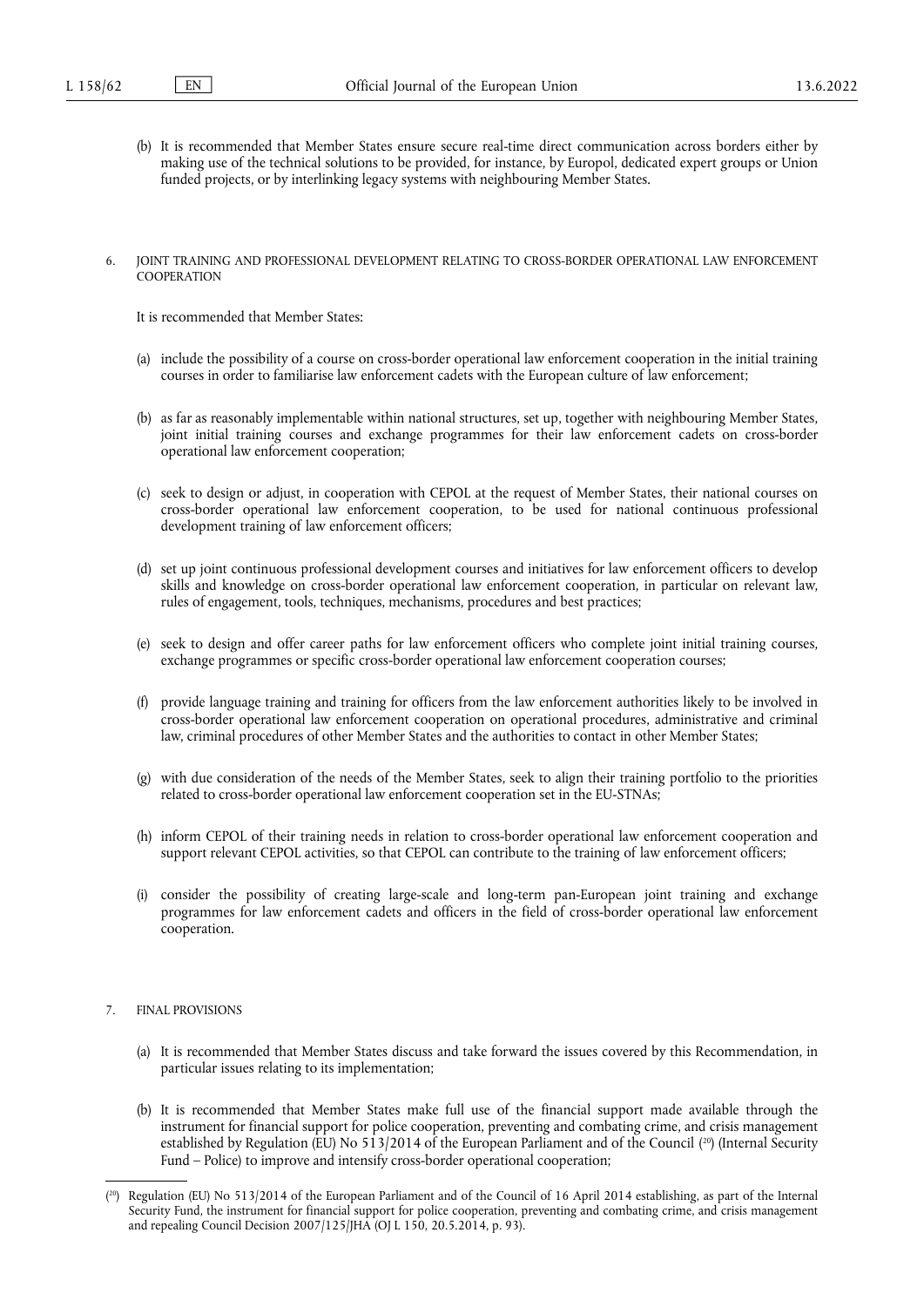- (c) It is recommended that, when giving effect to this Recommendation, Member States, as soon as reasonably possible after the date of adoption of this Recommendation and where relevant, initiate a review of their national rules and bilateral and multilateral agreements on operational law enforcement cooperation with other Member States;
- (d) It is recommended that, at the latest two years after the date of adoption of this Recommendation, the Commission assesses the effect given to this Recommendation by the Member States and, after having consulted the Member States, publishes a report and presents it to the Council.

Done at Luxembourg, 9 June 2022.

*For the Council The President* É. DUPOND-MORETTI